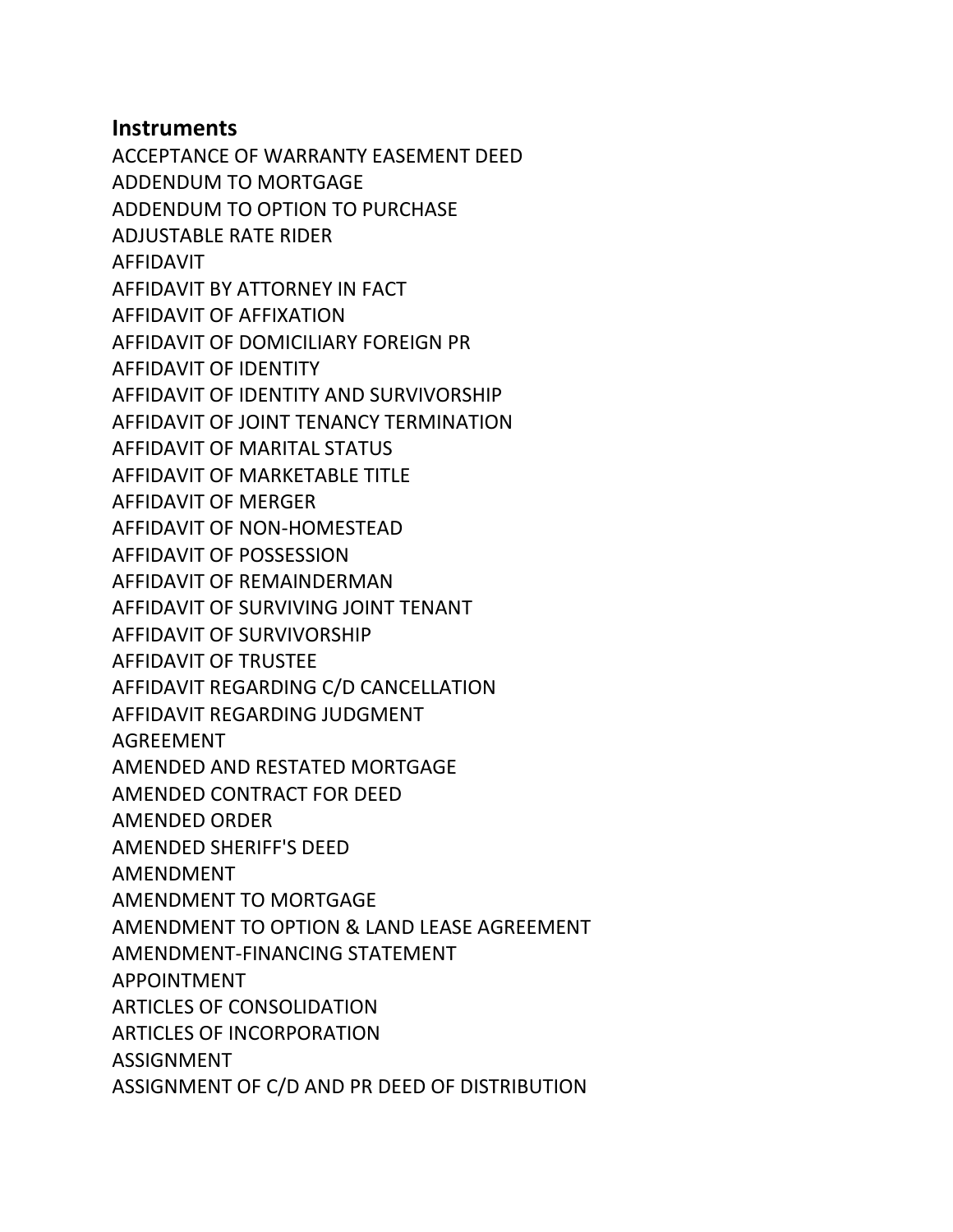ASSIGNMENT OF LEASE ASSIGNMENT OF MORTGAGE ASSIGNMENT OF RENTS ASSIGNMENT-FINANCING STATEMENT ASSUMPTION AGREEMENT ATTORNEYS LIEN AUDITORS TAX DEED BILL OF SALE CANCELLATION CEMETERY DEED **CERTIFICATE** CERTIFICATE OF DISCHARGE CERTIFIED COPY OF LIMITED POWER OF ATTORNEY CERTIFIED COPY OF ORDER CERTIFIED COPY OF ORDER APPOINTING CERTIFIED COPY OF ORDER APPROVING CONSENT CONSERVATOR'S DEED CONSTRUCTION LIEN CONSTRUCTION MORTGAGE CONSTRUCTION PERMIT CONTINUATION OF MORTGAGE CONTINUATION-FINANCING STATEMENT CONTRACT FOR DEED CORRECTIVE ASSIGNMENT OF MORTGAGE CORRECTIVE COUNTY DEED CORRECTIVE MORTGAGE CORRECTIVE PR DEED CORRECTIVE QUIT CLAIM DEED CORRECTIVE SHERIFF'S DEED CORRECTIVE WARRANTY DEED COUNTY DEED COVENANT CRP ACCESS AGREEMENT DCA MORTGAGE DEATH CERTIFICATE DECLARATION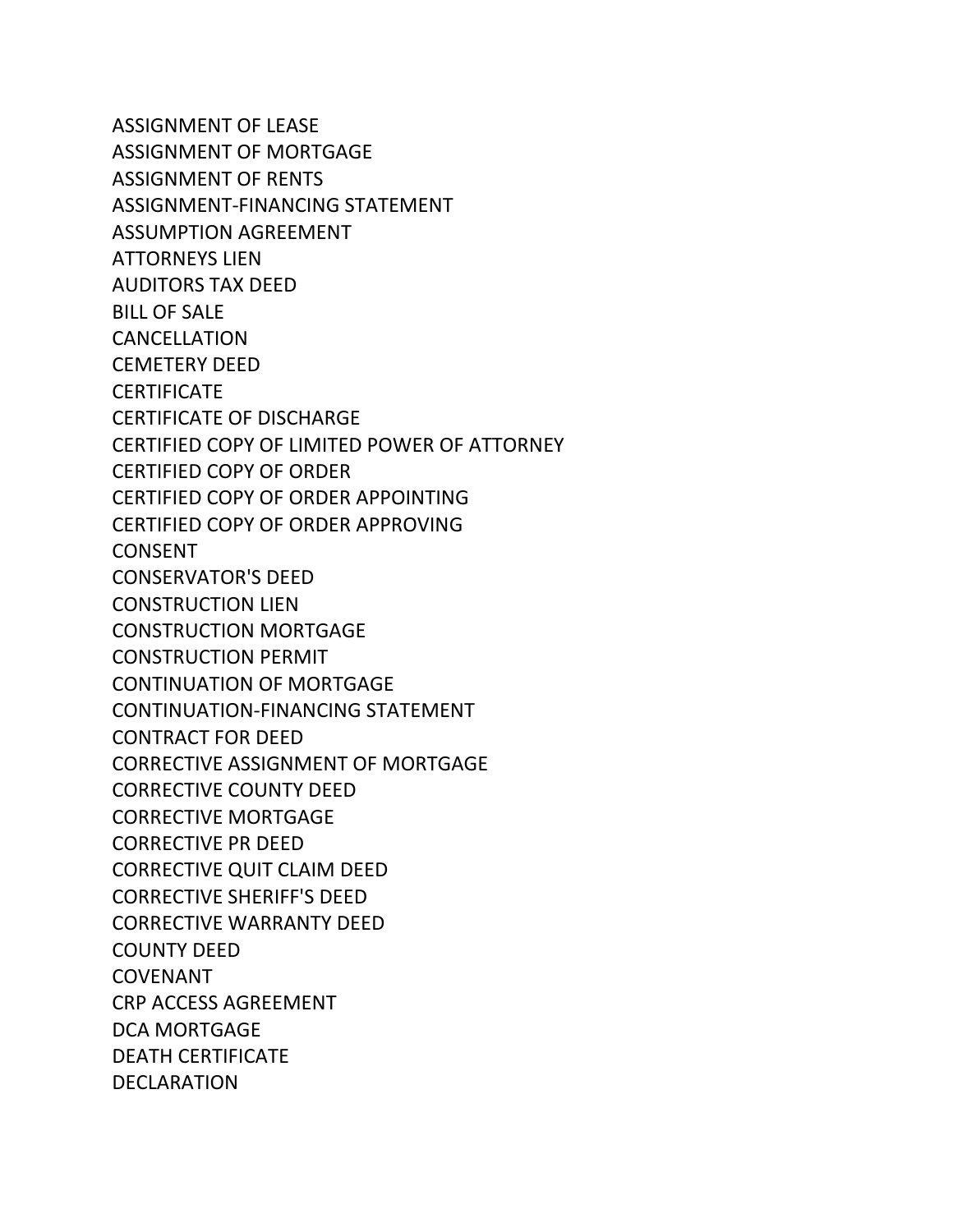DECLARATION OF HOMESTEAD DECLARATION OF RESTRICTIONS DECREE DETERMINING HEIRS DEED DEED IN LIEU OF FORECLOSURE DEMAND BEFORE MECHANIC'S LIEN DISCHARGE DISCI AIMER DOCUMENTS # NOT USED DURABLE POWER OF ATTORNEY EASEMENT ENCROACHMENT AGREEMENT ESTATE TAX DETERMINATION ESTOPPEL CERTIFICATE EXTENSION OF CONTRACT FOR DEED EXTENSION OF MORTGAGE FEDERAL ESTATE TAX LIEN FENCE AGREEMENT AND EASEMENT FIDUCIARY'S DEED FINAL DECREE OF DISTRIBUTION FINANCING STATEMENT GRANT DEED GUARDIAN AND CONSERVATOR DEED HOUSING REHABILITATION AGMNT JOINT TENANCY TERMINATION STATEMENT JOINT TENANCY TERMINATION STATEMENT/DEATH CERT **JUDGMENT** LAST WILL & TESTAMENT LEASE LETTERS LICENSE TO INSTALL LIFE ESTATE TERMINATION STATEMENT LIS PENDENS MANUFACTURED HOME RIDER TO SECURITY INSTRUMENT MARKETABLE RECORD TITLE AFFIDAVIT MASTER MORTGAGE MECHANICS LIEN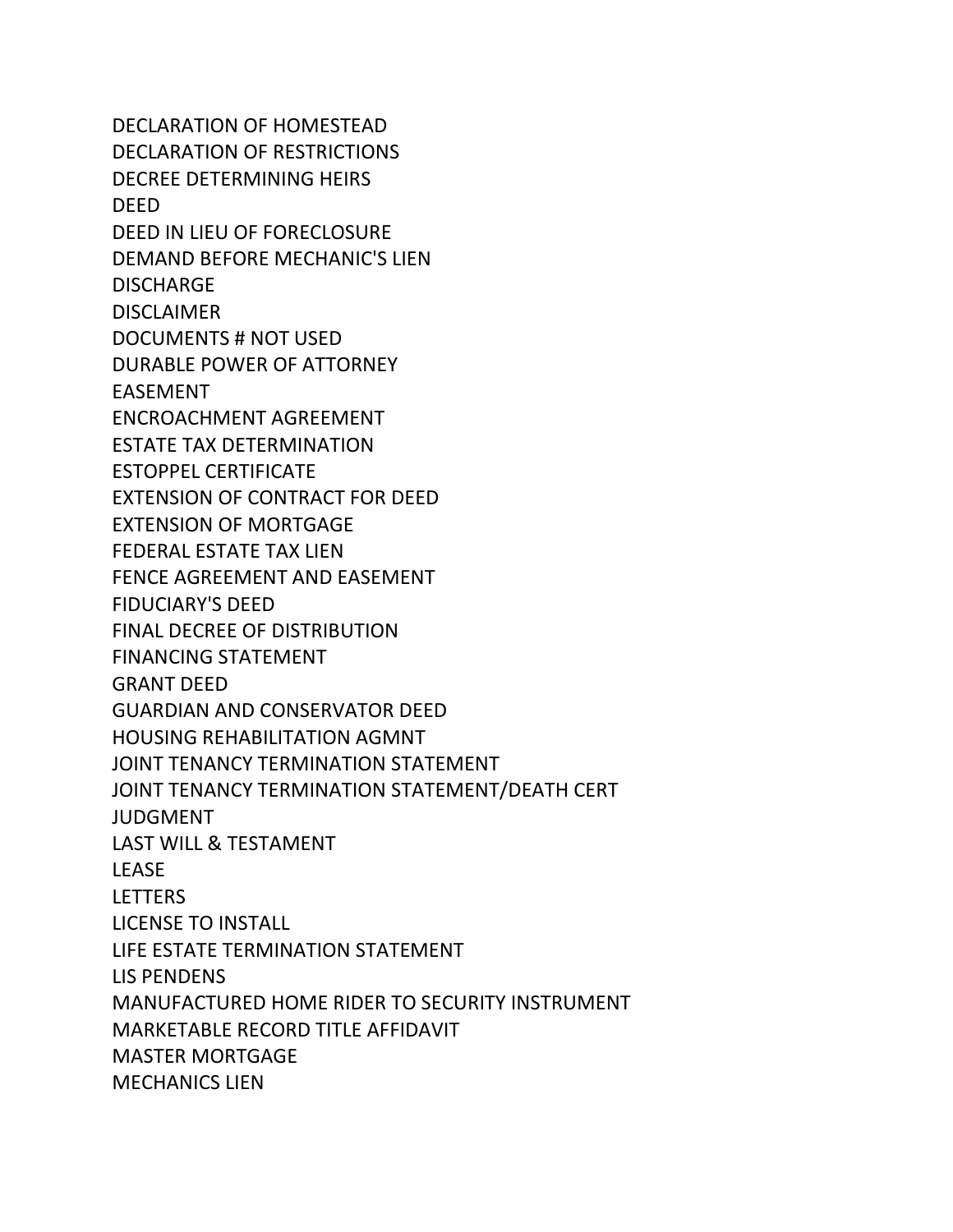MECHANICS LIEN STATEMENT MEMORANDUM MEMORANDUM OF CONTRACT FOR DEED MEMORANDUM OF LEASE MEMORANDUM OF OPTION & LEASE MINERAL DEED MINERAL INTERESTS - STATEMENT MODIFICATION CONTRACT FOR DEED MODIFICATION OF MORTGAGE MORTGAGE NAME CHANGE NEGATIVE PLEDGE AGREEMENT NON-MERGER WARRANTY DEED IN LIEU OF FORECLOSURE NON-RECORDABLE DOCUMENT NORTH DAKOTA DEED **NOTICE** NOTICE OF INTENTION OF CLAIM MECHANIC'S LIEN NOTICE OF INTENTION TO CANCEL C/D NOTICE OF JUDGMENT LIEN NOTICE OF LIS PENDENS OFFER TO TENDER AGREEMENT OPTION TO PURCHASE ORDER **ORDINANCE** PARTIAL RELEASE PARTIAL SATISFACTION PATENT PERMIT PERSONAL REPRESENTATIVE'S DEED PERSONAL REPRESENTATIVE'S MINERAL DEED PLAT POWER OF ATTORNEY POWER OF ATTORNEY DEED PROMISSORY NOTE PROOF OF AUTHORITY OF DOMICILIARY FOREIGN PR PURCHASE AGREEMENT QUIT CLAIM DEED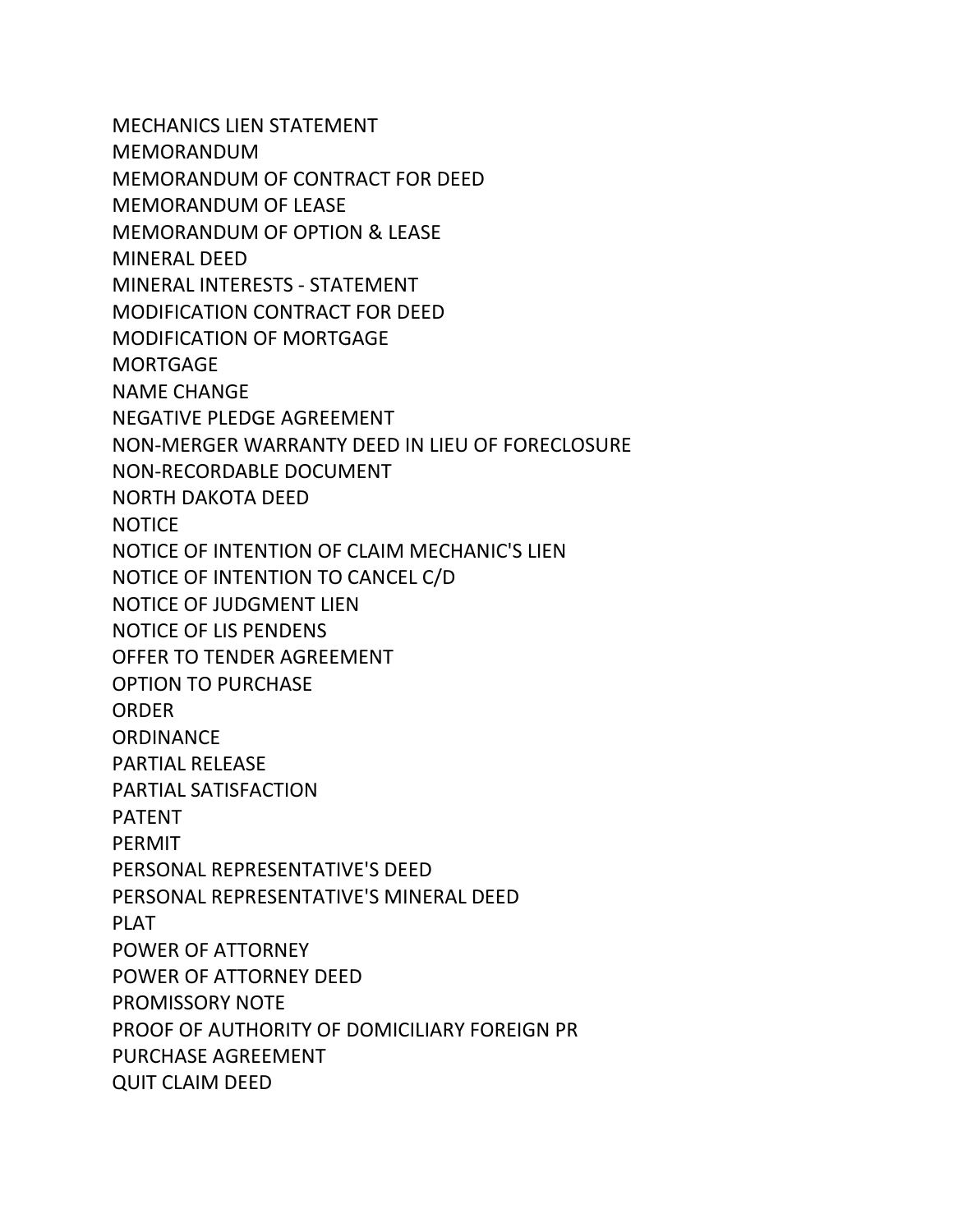RATIFICATION REAL PROPERTY & MANUFACTURED HOME LTD POA REAMORTIZATION RELEASE RELEASE ESTATE TAX LIEN RELEASE OF ASSIGNMENT OF RENTS RELEASE OF CONSTRUCTION LIEN RELEASE OF EASEMENT RELEASE OF LIS PENDENS RELEASE OF MECHANIC'S LIEN RENUNCIATION AND DISCLAIMER REPORT REQUEST FOR NOTICE **RESIGNATION** RESOLUTION RESTATED MORTGAGE RESTRICTIVE COVENANT REVOCATION/POWER OF ATTORNEY RIGHT OF FIRST REFUSAL RIGHT OF WAY DEED ROAD MAINTENANCE AGREEMENT **SATISFACTION** SATISFACTION OF ASSIGNMENT OF RENTS SATISFACTION OF MTGE AND ASSMT RENTS SCHRIVERNOR'S AFFIDAVIT SECURITY INSTRUMENT SEVERANCE AGREEMENT SEVERANCE AGRMT/EASMT/GR LEASE SHERIFFS CERTIFICATE OF SALE ON FORECLOSURE SHERIFFS DEED SHERIFFS LEVY SHERIFF'S REPORT OF SALE ON FORECLOSURE SPECIAL ADMINISTRATOR'S DEED SPECIAL WARRANTY DEED START DECLARATION OF LIEN INTEREST SUBORDINATION SUPPLEMENTAL INDENTURE